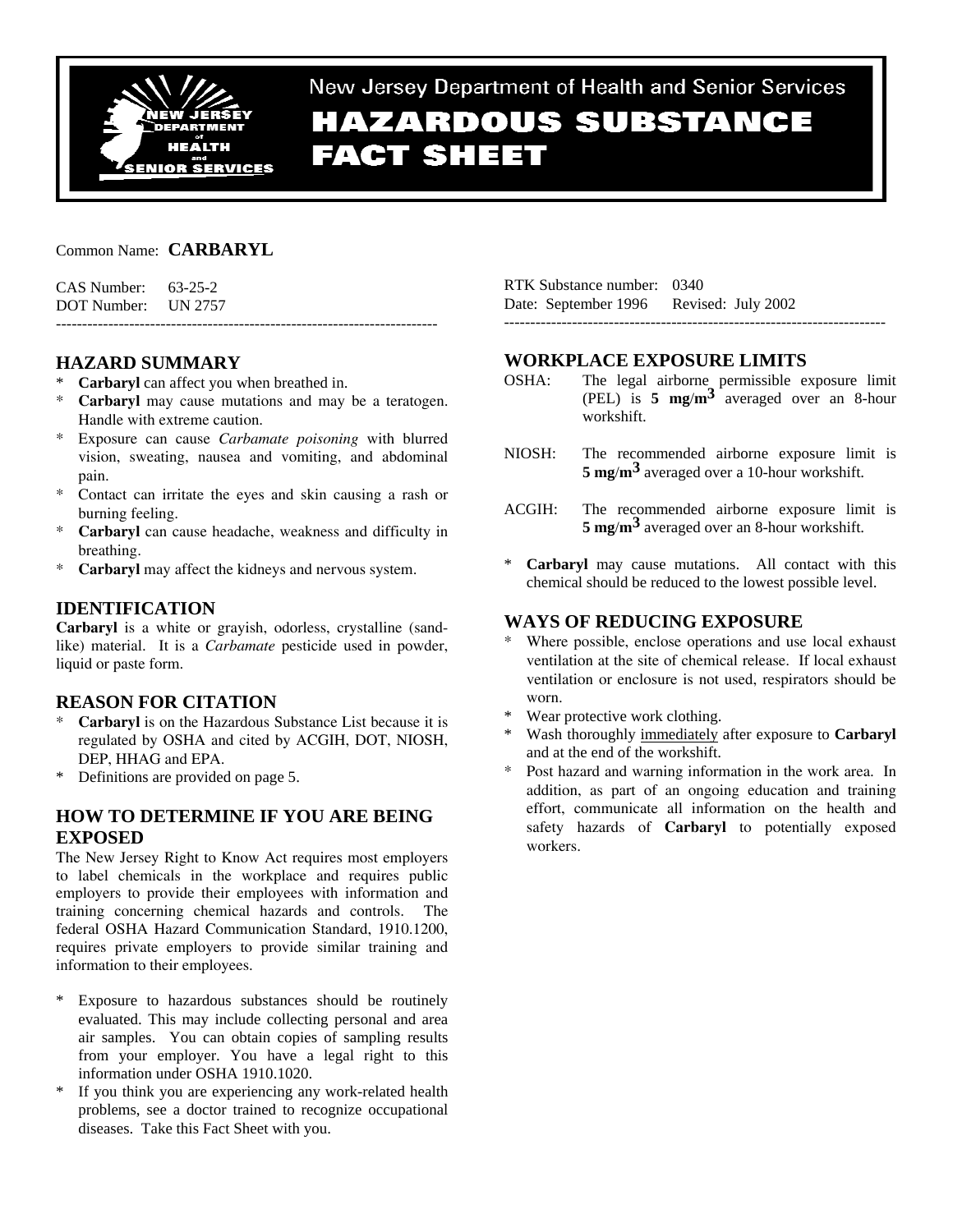This Fact Sheet is a summary source of information of all potential and most severe health hazards that may result from exposure. Duration of exposure, concentration of the substance and other factors will affect your susceptibility to any of the potential effects described below.

---------------------------------------------------------------------------

# **HEALTH HAZARD INFORMATION**

#### **Acute Health Effects**

The following acute (short-term) health effects may occur immediately or shortly after exposure to **Carbaryl**:

- \* Exposure can cause *Carbamate poisoning* with blurred vision, sweating, nausea and vomiting, and abdominal pain.
- \* Contact can irritate the eyes and skin causing a rash or burning feeling.
- Carbaryl can cause headache, weakness and difficulty in breathing.

#### **Chronic Health Effects**

The following chronic (long-term) health effects can occur at some time after exposure to **Carbaryl** and can last for months or years:

## **Cancer Hazard**

\* **Carbaryl** may cause mutations (genetic changes). Whether or not it poses a cancer hazard needs further study.

#### **Reproductive Hazard**

- Carbaryl may be a TERATOGEN in humans since it has been shown to be a teratogen in animals.
- There is limited evidence that it reduces fertility in both males and females.

## **Other Long-Term Effects**

Carbaryl may affect the kidneys and nervous system.

## **MEDICAL**

#### **Medical Testing**

Before employment and at regular times after that, the following are recommended:

- Plasma and red blood cell cholinesterase levels (tests for the enzyme poisoned by this chemical). If exposure stops, plasma levels return to normal in 1-2 weeks while red blood cell levels may be reduced for 1-3 months.
- When cholinesterase enzyme levels are reduced by 25% or more below pre-employment levels, risk of poisoning is increased, even if results are in lower ranges of "normal." Reassignment to work not involving *Organophosphate* or *Carbamate* pesticides is recommended until enzyme levels recover.

If symptoms develop or overexposure occurs, repeat the preceding tests as soon as possible and get an exam of the nervous system and kidney function tests.

Any evaluation should include a careful history of past and present symptoms with an exam. Medical tests that look for damage already done are not a substitute for controlling exposure.

Request copies of your medical testing. You have a legal right to this information under OSHA 1910.1020.

#### **Mixed Exposures**

\* Persons exposed to other chemicals which affect body cholinesterase (*Organophosphates, Carbamates*) may be at increased risk.

## **WORKPLACE CONTROLS AND PRACTICES**

Unless a less toxic chemical can be substituted for a hazardous substance, **ENGINEERING CONTROLS** are the most effective way of reducing exposure. The best protection is to enclose operations and/or provide local exhaust ventilation at the site of chemical release. Isolating operations can also reduce exposure. Using respirators or protective equipment is less effective than the controls mentioned above, but is sometimes necessary.

In evaluating the controls present in your workplace, consider: (1) how hazardous the substance is, (2) how much of the substance is released into the workplace and (3) whether harmful skin or eye contact could occur. Special controls should be in place for highly toxic chemicals or when significant skin, eye, or breathing exposures are possible.

In addition, the following control is recommended:

\* Where possible, automatically transfer solid **Carbaryl** or pump liquid **Carbaryl** from drums or other storage containers to process containers.

Good **WORK PRACTICES** can help to reduce hazardous exposures. The following work practices are recommended:

- \* Workers whose clothing has been contaminated by **Carbaryl** should change into clean clothing promptly.
- Do not take contaminated work clothes home. Family members could be exposed.
- Contaminated work clothes should be laundered by individuals who have been informed of the hazards of exposure to **Carbaryl**.
- Eye wash fountains should be provided in the immediate work area for emergency use.
- If there is the possibility of skin exposure, emergency shower facilities should be provided.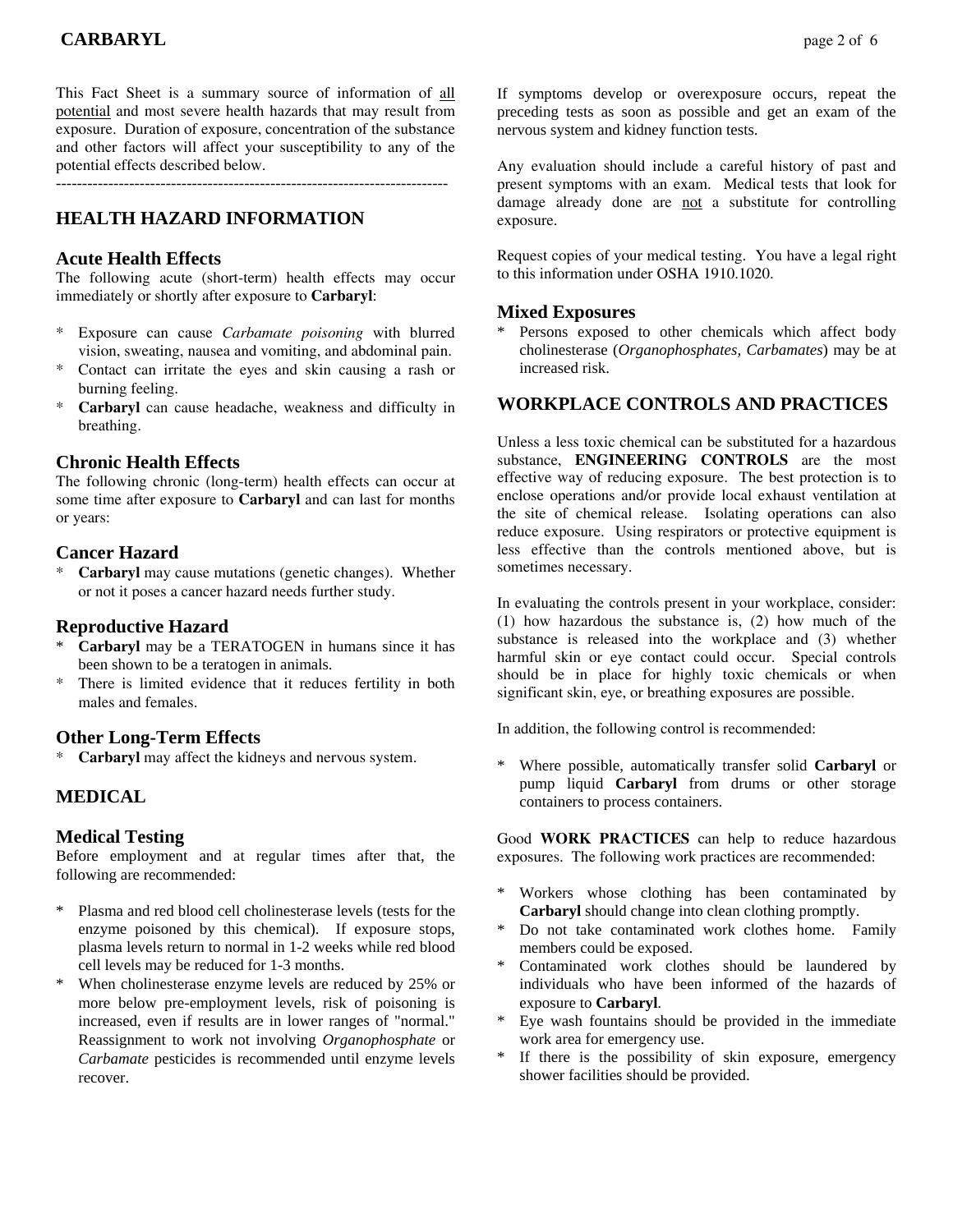# **CARBARYL** page 3 of 6

- On skin contact with **Carbaryl**, immediately wash or shower to remove the chemical. At the end of the workshift, wash any areas of the body that may have contacted **Carbaryl**, whether or not known skin contact has occurred.
- \* Do not eat, smoke, or drink where **Carbaryl** is handled, processed, or stored, since the chemical can be swallowed. Wash hands carefully before eating, drinking, smoking, or using the toilet.
- Use a vacuum or a wet method to reduce dust during cleanup. DO NOT DRY SWEEP.

## **PERSONAL PROTECTIVE EQUIPMENT**

WORKPLACE CONTROLS ARE BETTER THAN PERSONAL PROTECTIVE EQUIPMENT. However, for some jobs (such as outside work, confined space entry, jobs done only once in a while, or jobs done while workplace controls are being installed), personal protective equipment may be appropriate.

OSHA 1910.132 requires employers to determine the appropriate personal protective equipment for each hazard and to train employees on how and when to use protective equipment.

The following recommendations are only guidelines and may not apply to every situation.

#### **Clothing**

- Avoid skin contact with **Carbaryl**. Wear protective gloves and clothing. Safety equipment suppliers/manufacturers can provide recommendations on the most protective glove/clothing material for your operation.
- All protective clothing (suits, gloves, footwear, headgear) should be clean, available each day, and put on before work.

#### **Eye Protection**

- For solid **Carbaryl**, wear impact resistant eye protection with side shields or goggles.
- \* Wear indirect-vent, impact and splash resistant goggles when working with liquids.
- \* Wear a face shield along with goggles when working with corrosive, highly irritating or toxic substances.
- Contact lenses should not be worn when working with this substance.

## **Respiratory Protection**

## **IMPROPER USE OF RESPIRATORS IS DANGEROUS.**

Such equipment should only be used if the employer has a written program that takes into account workplace conditions, requirements for worker training, respirator fit testing and medical exams, as described in OSHA 1910.134.

For field applications check with your supervisor and your safety equipment supplier regarding the appropriate respiratory equipment.

- \* Where the potential exists for exposure over **5 mg**/**m3**, use a MSHA/NIOSH approved supplied-air respirator with a full facepiece operated in a pressure-demand or other positive-pressure mode. For increased protection use in combination with an auxiliary self-contained breathing apparatus operated in a pressure-demand or other positivepressure mode.
- Exposure to  $100 \text{ mg/m}^3$  is immediately dangerous to life and health. If the possibility of exposure above **100 mg**/**m3** exists, use a MSHA/NIOSH approved self-contained breathing apparatus with a full facepiece operated in a pressure-demand or other positive-pressure mode.

#### **QUESTIONS AND ANSWERS**

- Q: If I have acute health effects, will I later get chronic health effects?
- A: Not always. Most chronic (long-term) effects result from repeated exposures to a chemical.
- Q: Can I get long-term effects without ever having shortterm effects?
- A: Yes, because long-term effects can occur from repeated exposures to a chemical at levels not high enough to make you immediately sick.
- Q: What are my chances of getting sick when I have been exposed to chemicals?
- A: The likelihood of becoming sick from chemicals is increased as the amount of exposure increases. This is determined by the length of time and the amount of material to which someone is exposed.
- Q: When are higher exposures more likely?
- A: Conditions which increase risk of exposure include dust releasing operations (grinding, mixing, blasting, dumping, etc.), other physical and mechanical processes (heating, pouring, spraying, spills and evaporation from large surface areas such as open containers), and "confined space" exposures (working inside vats, reactors, boilers, small rooms, etc.).
- Q: Is the risk of getting sick higher for workers than for community residents?
- A: Yes. Exposures in the community, except possibly in cases of fires or spills, are usually much lower than those found in the workplace. However, people in the community may be exposed to contaminated water as well as to chemicals in the air over long periods. This may be a problem for children or people who are already ill.
- Q: Can men as well as women be affected by chemicals that cause reproductive system damage?
- A: Yes. Some chemicals reduce potency or fertility in both men and women. Some damage sperm and eggs, possibly leading to birth defects.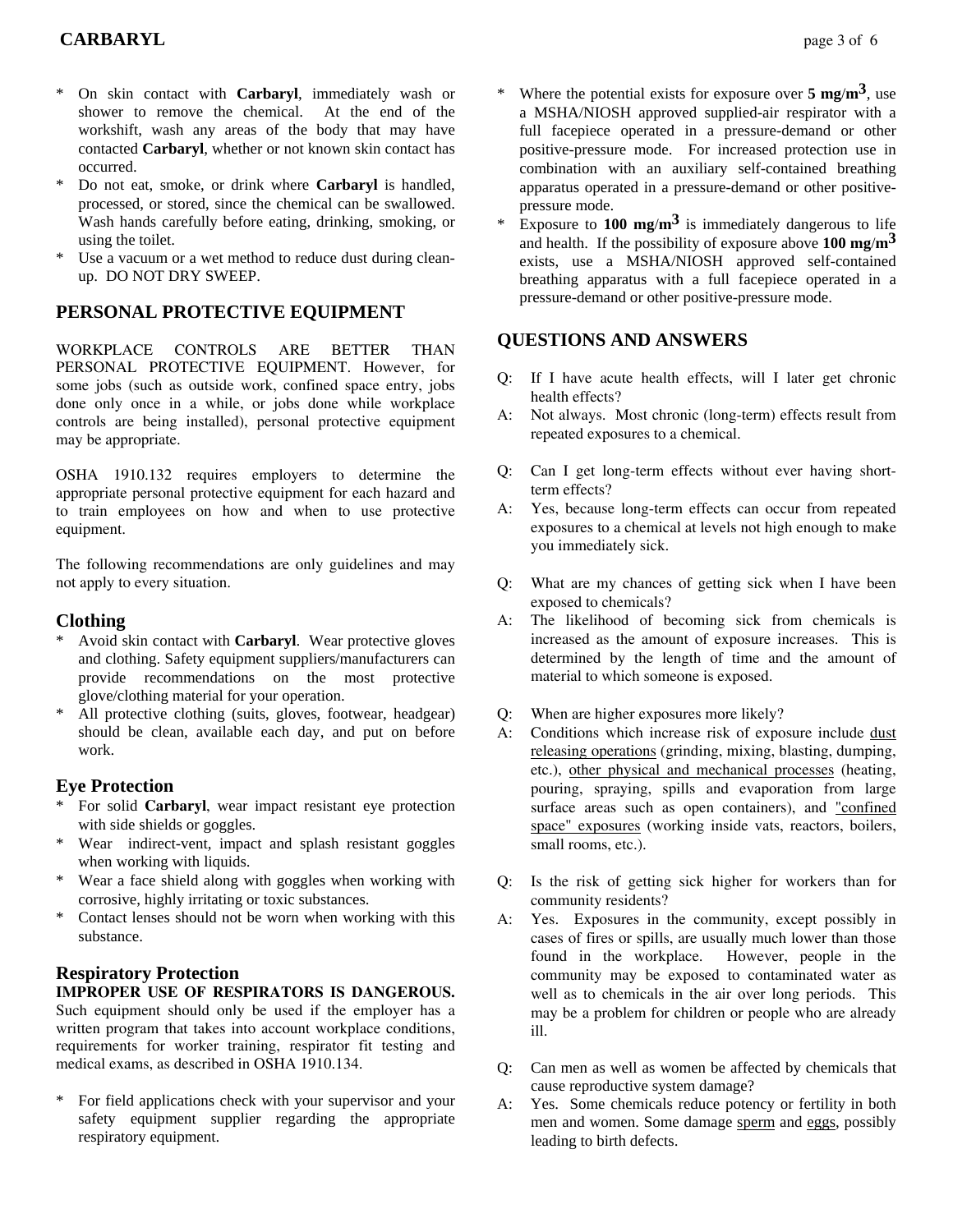- Q: Who is at the greatest risk from reproductive hazards?
- A: Pregnant women are at greatest risk from chemicals that harm the developing fetus. However, chemicals may affect the ability to have children, so both men and women of childbearing age are at high risk.
- Q: Should I be concerned if a chemical is a teratogen in animals?
- A: Yes. Although some chemicals may affect humans differently than they affect animals, damage to animals suggests that similar damage can occur in humans.
- Q: What are the likely health problems from chemicals which cause mutations?
- A: There are two primary health concerns associated with mutagens: (1) cancers can result from changes induced in cells and, (2) adverse reproductive and developmental outcomes can result from damage to the egg and sperm cells.

------------------------------------------------------------------------ The following information is available from:

 New Jersey Department of Health and Senior Services Occupational Health Service PO Box 360 Trenton, NJ 08625-0360 (609) 984-1863 (609) 984-7407 (fax)

Web address: http://www.state.nj.us/health/eoh/odisweb/

## **Industrial Hygiene Information**

Industrial hygienists are available to answer your questions regarding the control of chemical exposures using exhaust ventilation, special work practices, good housekeeping, good hygiene practices, and personal protective equipment including respirators. In addition, they can help to interpret the results of industrial hygiene survey data.

#### **Medical Evaluation**

If you think you are becoming sick because of exposure to chemicals at your workplace, you may call personnel at the Department of Health and Senior Services, Occupational Health Service, who can help you find the information you need.

#### **Public Presentations**

Presentations and educational programs on occupational health or the Right to Know Act can be organized for labor unions, trade associations and other groups.

#### **Right to Know Information Resources**

The Right to Know Infoline (609) 984-2202 can answer questions about the identity and potential health effects of chemicals, list of educational materials in occupational health, references used to prepare the Fact Sheets, preparation of the Right to Know Survey, education and training programs, labeling requirements, and general information regarding the Right to Know Act. Violations of the law should be reported to (609) 984-2202.

 $-$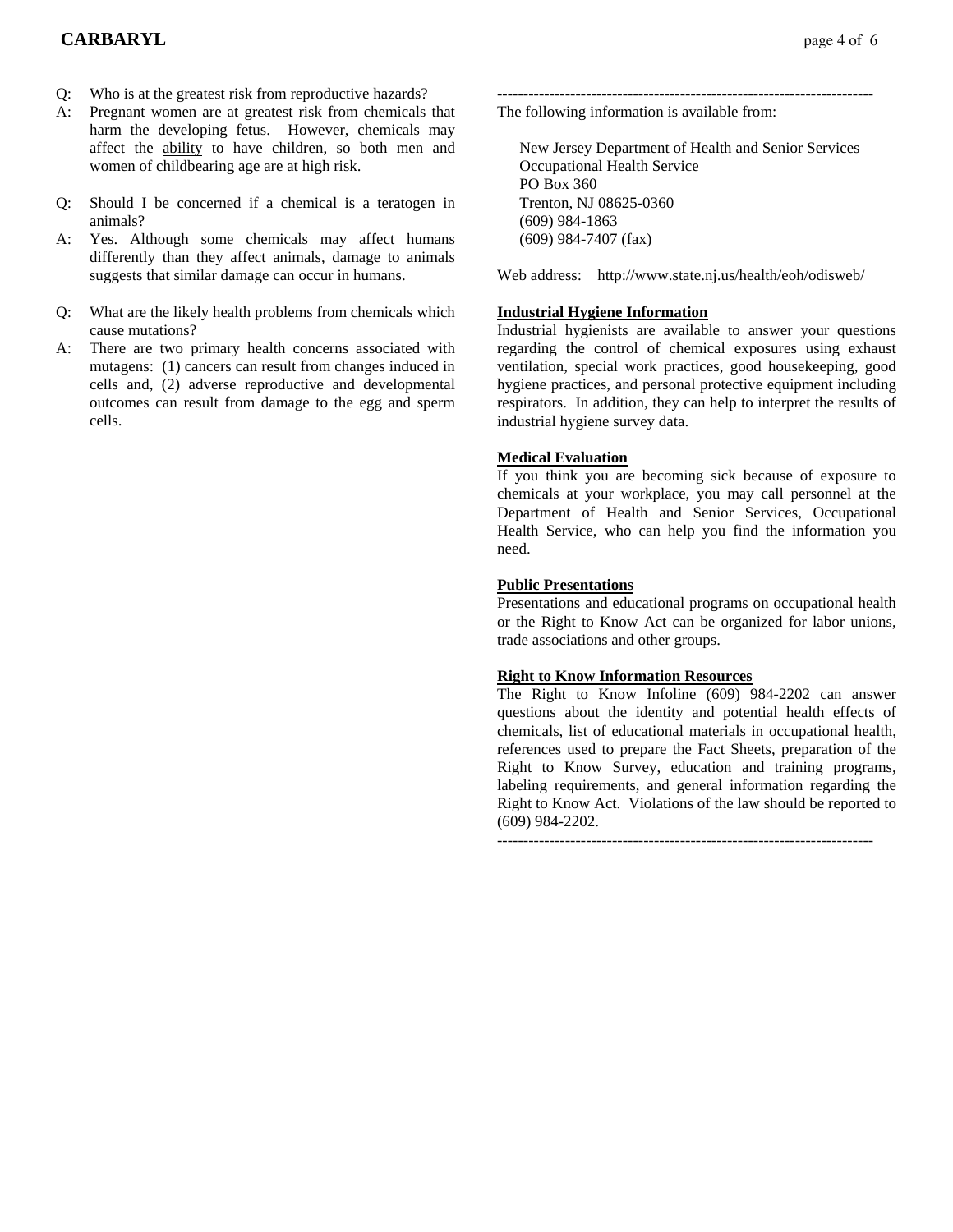## **DEFINITIONS**

**ACGIH** is the American Conference of Governmental Industrial Hygienists. It recommends upper limits (called TLVs) for exposure to workplace chemicals.

A **carcinogen** is a substance that causes cancer.

The **CAS number** is assigned by the Chemical Abstracts Service to identify a specific chemical.

A **combustible** substance is a solid, liquid or gas that will burn.

A **corrosive** substance is a gas, liquid or solid that causes irreversible damage to human tissue or containers.

**DEP** is the New Jersey Department of Environmental **Protection** 

**DOT** is the Department of Transportation, the federal agency that regulates the transportation of chemicals.

**EPA** is the Environmental Protection Agency, the federal agency responsible for regulating environmental hazards.

A **fetus** is an unborn human or animal.

A **flammable** substance is a solid, liquid, vapor or gas that will ignite easily and burn rapidly.

The **flash point** is the temperature at which a liquid or solid gives off vapor that can form a flammable mixture with air.

**HHAG** is the Human Health Assessment Group of the federal EPA.

**IARC** is the International Agency for Research on Cancer, a scientific group that classifies chemicals according to their cancer-causing potential.

A **miscible** substance is a liquid or gas that will evenly dissolve in another.

**mg/m3** means milligrams of a chemical in a cubic meter of air. It is a measure of concentration (weight/volume).

A **mutagen** is a substance that causes mutations. A **mutation** is a change in the genetic material in a body cell. Mutations can lead to birth defects, miscarriages, or cancer.

**NAERG** is the North American Emergency Response Guidebook. It was jointly developed by Transport Canada, the United States Department of Transportation and the Secretariat of Communications and Transportation of Mexico. It is a guide for first responders to quickly identify the specific or generic hazards of material involved in a transportation incident, and to protect themselves and the general public during the initial response phase of the incident.

**NCI** is the National Cancer Institute, a federal agency that determines the cancer-causing potential of chemicals.

**NFPA** is the National Fire Protection Association. It classifies substances according to their fire and explosion hazard.

**NIOSH** is the National Institute for Occupational Safety and Health. It tests equipment, evaluates and approves respirators, conducts studies of workplace hazards, and proposes standards to OSHA.

**NTP** is the National Toxicology Program which tests chemicals and reviews evidence for cancer.

**OSHA** is the Occupational Safety and Health Administration, which adopts and enforces health and safety standards.

**PEL** is the Permissible Exposure Limit which is enforceable by the Occupational Safety and Health Administration.

**PIH** is a DOT designation for chemicals which are Poison Inhalation Hazards.

**ppm** means parts of a substance per million parts of air. It is a measure of concentration by volume in air.

A **reactive** substance is a solid, liquid or gas that releases energy under certain conditions.

A **teratogen** is a substance that causes birth defects by damaging the fetus.

**TLV** is the Threshold Limit Value, the workplace exposure limit recommended by ACGIH.

The **vapor pressure** is a measure of how readily a liquid or a solid mixes with air at its surface. A higher vapor pressure indicates a higher concentration of the substance in air and therefore increases the likelihood of breathing it in.